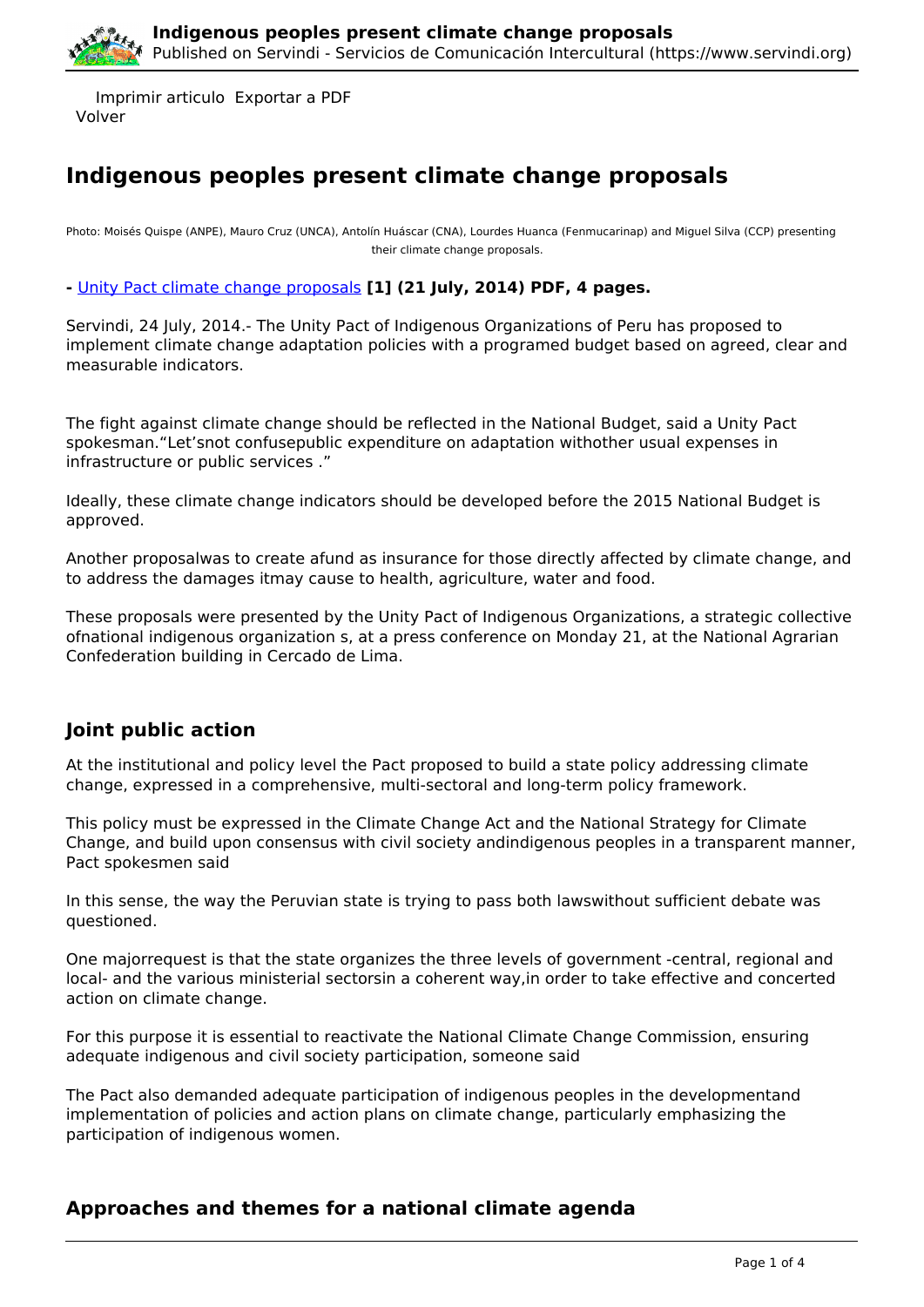

The Unity Pact intends to implement cross-cutting approaches to climate change which take into accountthe holistic view of the indigenous peoples.

Climate change is not only a problem of the environment, resources or greenhouse gas emissions, but of social, economic and power relations that harm Mother Earth.

Therefore the Pact proposes seven approaches: human rights, eco-systemic, territorial, differentiated and intercultural, gender, generational, multi-stakeholder and comprehensive.

It also proposes five topics: a) Protecting the diversity of ecosystems with territorial governance; b) Reducing climate vulnerability and manage risk to protect life and health, c) Prioritizing communitybased adaptation for a territorial resilience, d) Protecting the water, agriculture and food for a healthy lifestyle, and e) Public policy to build a Good Living society low carbon.

## **On the way to the People's Summit**

The meeting of the Unity Pact with partner organizations was a good occasion to discussthe strategy and progress in organizing the Alternative Summit of Indigenous Peoples, which will be held in parallel to the forthcoming COP20 UN Climate Conference in Lima in December.

The Alternative Summit of Indigenous Peopleis an autonomous space for indigenous peoples to meet and shareknowledge, experiences and proposals, looking for synergies and opportunities towork together.

Its purpose is to mobilize and raise awareness among civil society and the public about the impact of climate change, particularly on food security and food? sovereignty.

The Pact also reported on the progress made regarding its coordination with international delegations fromVia Campesina and the Latin American Coordination of Rural Organizations and theirparticipation in the alternative summit.

Delegations from Mexico, Bolivia, Ecuador, Argentina, Brazil, Venezuela, Uruguay and Indonesia have already confirmed that they will participate.

It was also announced that preparations for the Alternative Summit have been enhanced on the basis of democratic, transparent and respectful common work with other organizations such as the National Association of Ecological Producers (ANPE) and the Alliance of Agricultural Organizations .

A proposed working methodology was explained and a draft of the Summit program proposed. The "Global Mobilization in Defense of Mother Earth", scheduled for 10th December,is intended to be the most important political event.

All sectors of civil society -trade unions, universities,grassroots organizations, and youth and children groups - will join the march.

## **The Unity Pact... camino hacia el Buen Vivir**

The purpose of the Pact is to strengthen the national indigenous movement and build joint proposals on the way toexerciseself-determination, practice "Buen Vivir" ("Good Living"), and livethe "Plena Vida"("Full Life") as it is understood byPeru's indigenous peoples and communities.

The generic term indigenous or native peoples include various ways of organization: peasant and indigenous communities, rondas campesinas, rural organizations and associations, among others, which self-identify and are recognized as indigenous.

The Unity Pact consists of the following organizations: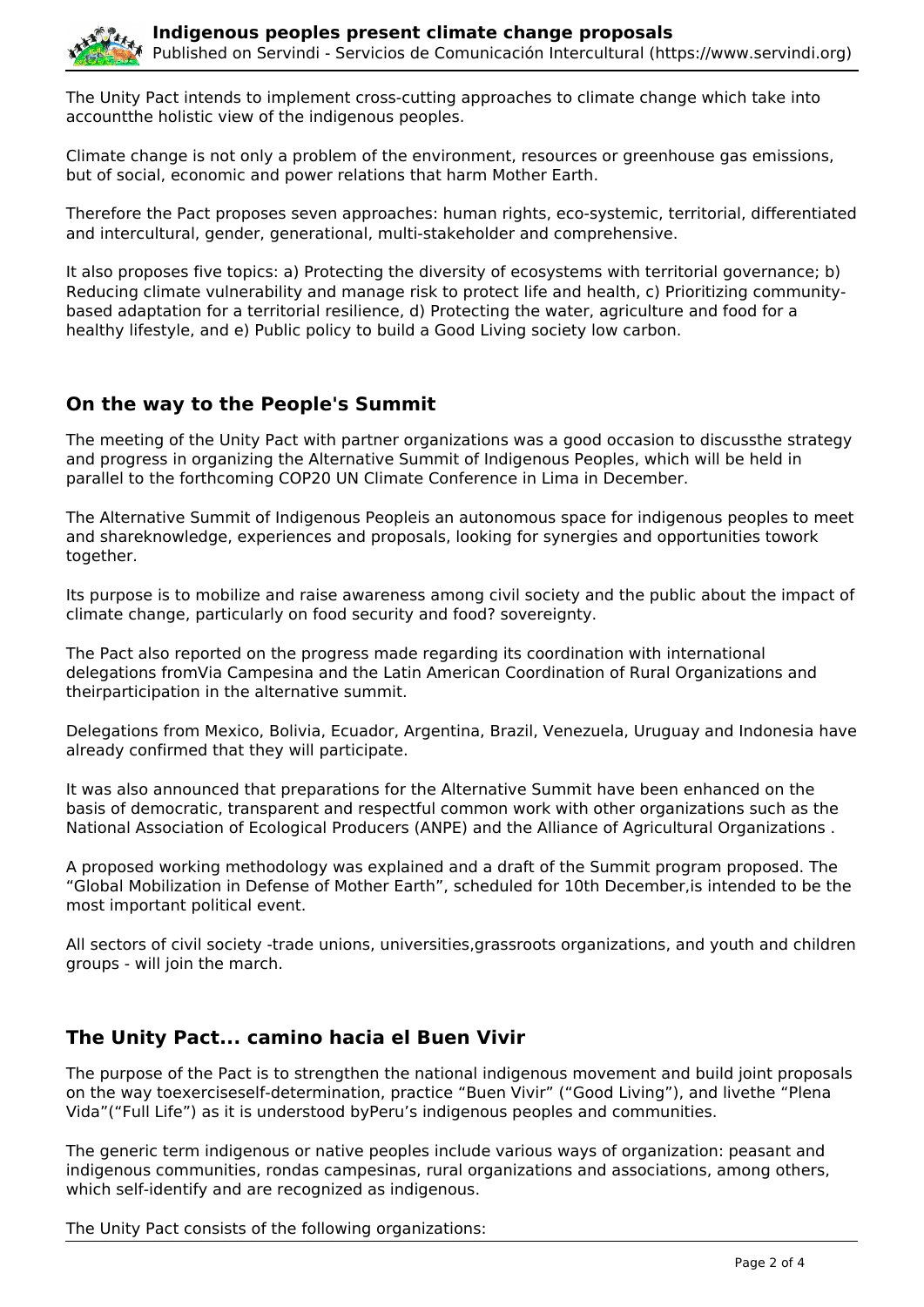

- [National Agrarian Confederatio](http://www.cna.org.pe/) [2]n (CNA)
- [Peasant Confederation of Peru](http://movimientos.org/cloc/ccp) [3] (CCP)
- [National Organization of Andean and Amazonian Indigenous Women of Peru](http://www.onamiap.org/) [4] (ONAMIAP)
- [National Union of Aymara Communities](http://www.uncaperu.org/) [5] (UNCA)
- [National Federation of Peasant, Artisans, Indigenous and Native Women of Peru](http://femucarinap.org/) [6] (FENMUCARINAP)
- [National Unitary Center of Rondas Campesinas of Peru](http://cunarcperu.org/) [7] (CUNARC)

Unity Pact climate change proposals (21 July, 2014) PDF, 4 pages [English](https://ia902301.us.archive.org/15/items/TheUnityPact/IndigenousPeoplesProposalsonClimateChange.pdf) [1] / [Spanish](https://ia902304.us.archive.org/19/items/PUPropuestaCC21jul2014/PU_PropuestaCC_21jul2014.pdf) [8]

Traducción de Luis Claps para IWGIA y Servindi.

**Tags relacionados:** [cambio climatico](https://www.servindi.org/etiqueta/cambio-climatico) [9]

[ccp](https://www.servindi.org/etiqueta/ccp) [10] [cna](https://www.servindi.org/etiqueta/cna) [11] [COP20](https://www.servindi.org/etiqueta/cop20) [12] [cunarc](https://www.servindi.org/etiqueta/cunarc) [13] [fenmucarinap](https://www.servindi.org/etiqueta/fenmucarinap) [14] [onamiap](https://www.servindi.org/etiqueta/onamiap) [15] [pacto de unidad](https://www.servindi.org/etiqueta/pacto-de-unidad) [16] [UNCA](https://www.servindi.org/etiqueta/unca) [17] **Valoración:** 0

Sin votos (todavía)

**Source URL:** https://www.servindi.org/actualidad/109441

### **Links**

 $\overline{\phantom{a}}$ 

[1] https://ia902301.us.archive.org/15/items/TheUnityPact/IndigenousPeoplesProposalsonClimateCha nge.pdf [2] http://www.cna.org.pe/ [3] http://movimientos.org/cloc/ccp [4] http://www.onamiap.org/

[5] http://www.uncaperu.org/